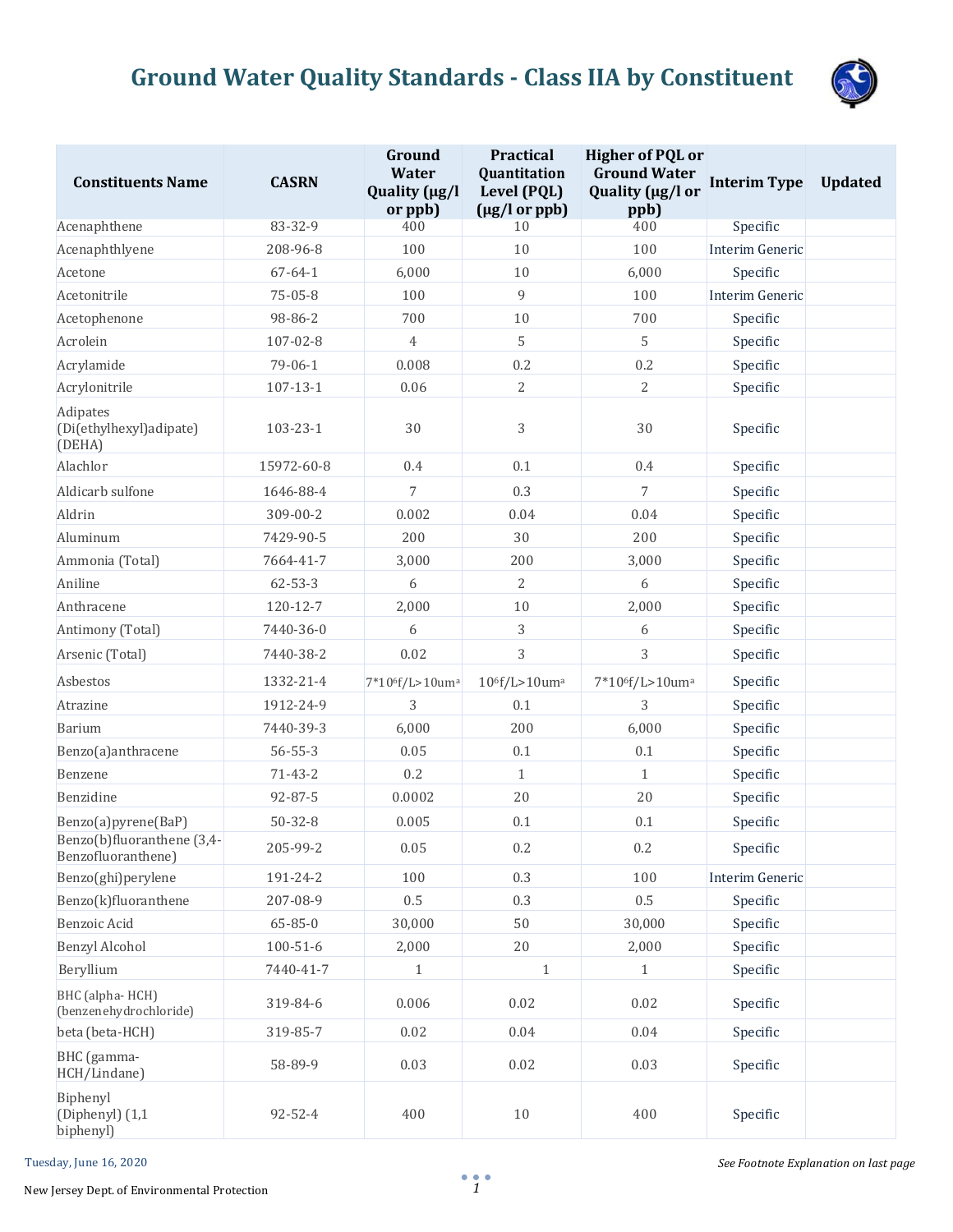

| <b>Constituents Name</b>                                      | <b>CASRN</b>  | Ground<br><b>Water</b><br>Quality (µg/l<br>or ppb) | <b>Practical</b><br>Quantitation<br>Level (PQL)<br>$(\mu g/l \text{ or } ppb)$ | <b>Higher of PQL or</b><br><b>Ground Water</b><br>Quality (µg/l or<br>ppb) | <b>Interim Type</b> | <b>Updated</b> |
|---------------------------------------------------------------|---------------|----------------------------------------------------|--------------------------------------------------------------------------------|----------------------------------------------------------------------------|---------------------|----------------|
| $Bis(2-$<br>chloroethyl)<br>ether<br>(Dichloroethyl<br>ether) | 111-44-4      | 0.03                                               | $\overline{7}$                                                                 | 7                                                                          | Specific            |                |
| $Bis(2-$<br>chloroisopropyl) ether                            | 108-60-1      | 300                                                | 10                                                                             | 300                                                                        | Specific            |                |
| Bis(2-ethylhexyl)<br>phthalate (DEHP)                         | 117-81-7      | 3                                                  | 3                                                                              | 3                                                                          | Specific            |                |
| Bromodichloromethae<br>(Dichloro bromomethane)                | $75 - 27 - 4$ | 0.6                                                | $\mathbf{1}$                                                                   | $\mathbf{1}$                                                               | Specific            |                |
| <b>Bromoform</b>                                              | $75 - 25 - 2$ | $\overline{4}$                                     | 0.8                                                                            | $\overline{4}$                                                             | Specific            |                |
| Bromomethae<br>(Methyl bromide)                               | 74-83-9       | 10                                                 | $\mathbf{1}$                                                                   | 10                                                                         | Specific            |                |
| 2-Butanone<br>(Methyl Ether<br>Ketone)                        | 78-93-3       | 300                                                | 2                                                                              | 300                                                                        | Specific            |                |
| Butyl benzyl phthalate                                        | 85-68-7       | 100                                                | $\mathbf{1}$                                                                   | 100                                                                        | Specific            |                |
| Cadmium                                                       | 7440-43-9     | $\overline{4}$                                     | 0.5                                                                            | $\overline{4}$                                                             | Specific            |                |
| Camphor                                                       | $76 - 22 - 2$ | 1,000                                              | 0.5                                                                            | 1,000                                                                      | Specific            |                |
| Caprolactam                                                   | 105-60-2      | 4,000                                              | 60                                                                             | 4,000                                                                      | Specific            | 1/16/2018      |
| Carbofuran                                                    | 1563-66-2     | 40                                                 | 0.5                                                                            | 40                                                                         | Specific            |                |
| Carbon Disulfide                                              | $75 - 15 - 0$ | 700                                                | $\mathbf{1}$                                                                   | 700                                                                        | Specific            |                |
| Carbon Tetrachloride                                          | $56 - 23 - 5$ | 0.4                                                | $\mathbf{1}$                                                                   | $\mathbf{1}$                                                               | Specific            |                |
| Chlordane                                                     | 57-74-9       | 0.01                                               | 0.5                                                                            | 0.5                                                                        | Specific            |                |
| 1-Chloro-1,1-<br>difluoroethane                               | $75 - 68 - 3$ | 100,000                                            | 500                                                                            | 100,000                                                                    | Specific            | 1/16/2018      |
| Chloride                                                      | 16887-00-6    | 250,000                                            | 2,000                                                                          | 250,000                                                                    | Specific            |                |
| 4-Chloro-3 methylphenol<br>(3-Methyl-4-chlorophenol)          | $59 - 50 - 7$ | 100                                                | 20                                                                             | 100                                                                        | Interim Generic     |                |
| 4-Chloroaniline (p-<br>Chloroaniline)                         | 106-47-8      | $30\,$                                             | $10\,$                                                                         | 30                                                                         | Specific            |                |
| Chlorobenzene                                                 | 108-90-7      | 50                                                 | $1\,$                                                                          | 50                                                                         | Specific            |                |
| Chloroethane                                                  | $75 - 00 - 3$ | 5                                                  | 0.5                                                                            | 5                                                                          | Interim Generic     |                |
| Chloroform                                                    | 67-66-3       | $70\,$                                             | $\mathbf{1}$                                                                   | $70\,$                                                                     | Specific            |                |
| 2-Chloronaphthalene                                           | 91-58-7       | 600                                                | $10\,$                                                                         | 600                                                                        | Specific            |                |
| 2-Chlorophenol                                                | 95-57-8       | 40                                                 | 20                                                                             | 40                                                                         | Specific            |                |
| Chlorpyrifos                                                  | 2921-88-2     | 20                                                 | $0.1\,$                                                                        | 20                                                                         | Specific            |                |
| Chromium (Total)                                              | 7440-47-3     | $70\,$                                             | $\mathbf{1}$                                                                   | 70                                                                         | Specific            |                |
| Chrysene                                                      | 218-01-9      | 5                                                  | 0.2                                                                            | 5                                                                          | Specific            |                |
| Cobalt                                                        | 7440-48-4     | 100                                                | $0.5\,$                                                                        | 100                                                                        | Specific            | 1/16/2018      |
| Color (unit="Color Unit")                                     | color         | <b>10 CU</b>                                       | 5 CU                                                                           | 10 CU                                                                      | Specific            |                |
| Copper                                                        | 7440-50-8     | 1,300                                              | $\ensuremath{4}$                                                               | 1,300                                                                      | Specific            |                |

New Jersey Dept. of Environmental Protection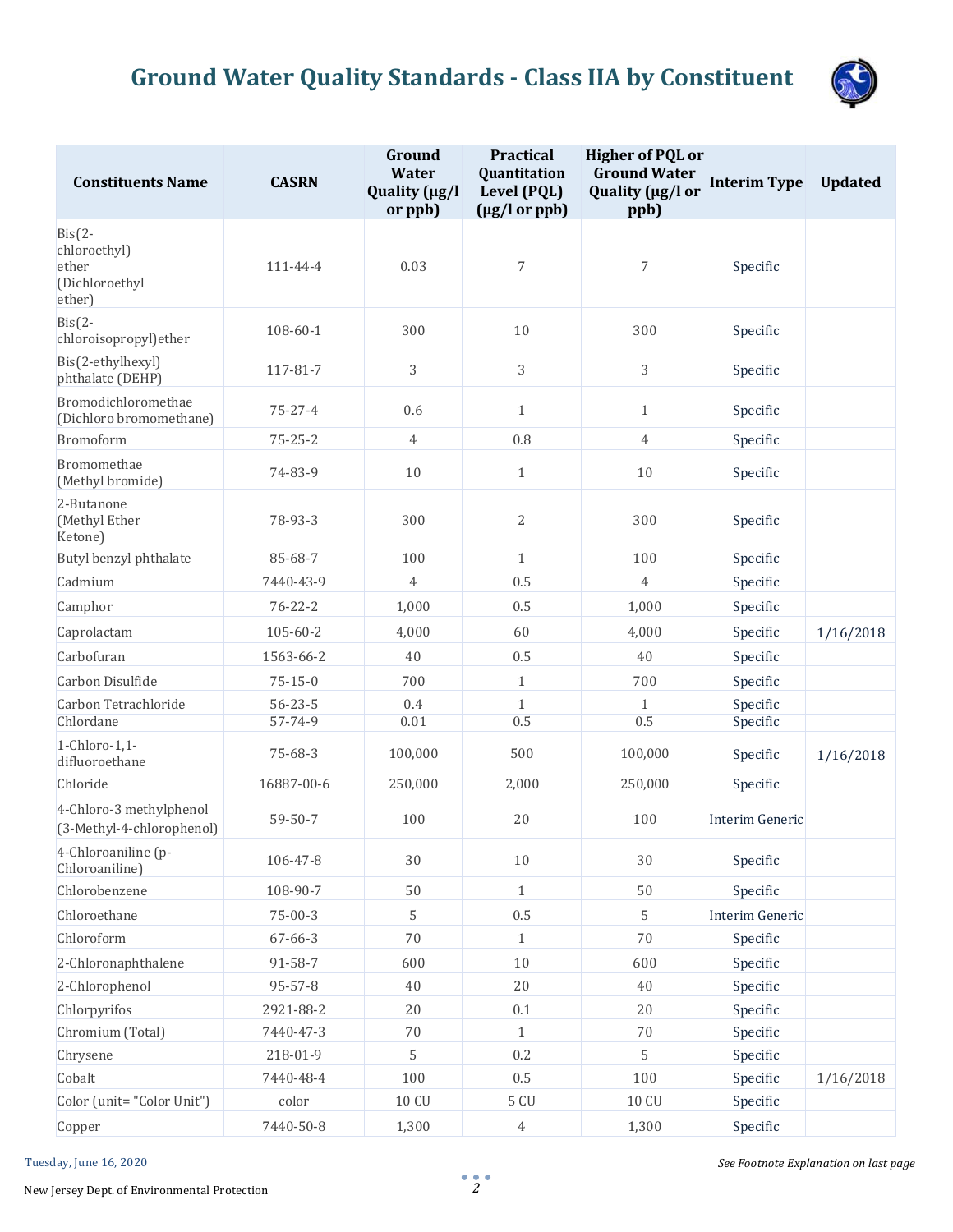

| <b>Constituents Name</b>                       | <b>CASRN</b>  | Ground<br><b>Water</b><br>Quality (µg/l<br>or ppb) | <b>Practical</b><br>Quantitation<br>Level (PQL)<br>$(\mu g/l \text{ or } ppb)$ | <b>Higher of PQL or</b><br><b>Ground Water</b><br>Quality (µg/l or<br>ppb) | <b>Interim Type</b> | <b>Updated</b> |
|------------------------------------------------|---------------|----------------------------------------------------|--------------------------------------------------------------------------------|----------------------------------------------------------------------------|---------------------|----------------|
| Cumene (isopropyl<br>benzene)                  | 98-82-8       | 700                                                | $\mathbf{1}$                                                                   | 700                                                                        | Specific            |                |
| Cyanide (free cyanide)                         | $57 - 12 - 5$ | 100                                                | 6                                                                              | 100                                                                        | Specific            |                |
| Dalapon (2,2-<br>Dichloropropionic acid)       | 75-99-0       | 200                                                | 0.1                                                                            | 200                                                                        | Specific            |                |
| 4,4'-DDD (p,p'-TDE)                            | 72-54-8       | 0.1                                                | 0.02                                                                           | 0.1                                                                        | Specific            |                |
| $4,4'$ -DDE                                    | $72 - 55 - 9$ | 0.1                                                | 0.01                                                                           | 0.1                                                                        | Specific            |                |
| $4,4'$ -DDT                                    | $50 - 29 - 3$ | 0.1                                                | 0.1                                                                            | 0.1                                                                        | Specific            |                |
| Demeton                                        | 8065-48-3     | 0.3                                                | $\mathbf{1}$                                                                   | $\mathbf{1}$                                                               | Specific            |                |
| Dibenz(a,h)anthracene                          | $53 - 70 - 3$ | 0.005                                              | 0.3                                                                            | 0.3                                                                        | Specific            |                |
| 1,2-Dibromo-3-<br>chloropropane (DBCP)         | $96 - 12 - 8$ | 0.02                                               | 0.02                                                                           | 0.02                                                                       | Specific            |                |
| Dibromochloromethane<br>(Chlorodibromomethane) | 124-48-1      | 0.4                                                | $\mathbf{1}$                                                                   | $\mathbf{1}$                                                               | Specific            |                |
| Dichlormid                                     | 37764-25-3    | 600                                                | 50                                                                             | 600                                                                        | Specific            | 1/16/2018      |
| 1,1-Dichloro-1-<br>fluoroethane                | 1717-00-6     | 500                                                | 30                                                                             | 500                                                                        | Specific            | 1/16/2018      |
| 1,2-Dichlorobenzene<br>(ortho)                 | $95 - 50 - 1$ | 600                                                | 5                                                                              | 600                                                                        | Specific            |                |
| 1,3-Dichlorobenzene<br>(meta)                  | 541-73-1      | 600                                                | 5                                                                              | 600                                                                        | Specific            |                |
| 1,4-Dichlorobenzene (para)                     | 106-46-7      | 75                                                 | 5                                                                              | 75                                                                         | Specific            |                |
| 3,3'-Dichlorobenzidine                         | 91-94-1       | 0.08                                               | 30                                                                             | 30                                                                         | Specific            |                |
| 1,1-Dichloroethane (1,1-<br>DCA)               | 75-34-3       | 50                                                 | $\mathbf{1}$                                                                   | 50                                                                         | Specific            |                |
| 1,2-Dichloroethane                             | 107-06-2      | 0.3                                                | $\overline{2}$                                                                 | 2                                                                          | Specific            |                |
| 1,2-Dichloroethylene (cis)                     | 156-59-2      | $70\,$                                             | $1\,$                                                                          | 70                                                                         | Specific            |                |
| $1,2-$<br>Dichloroethylene(trans)              | 156-60-5      | 100                                                | $\mathbf{1}$                                                                   | 100                                                                        | Specific            |                |
| 1,1-Dichloroethylene (1,1-<br>DCE)             | $75 - 35 - 4$ | $\mathbf{1}$                                       | $\mathbf{1}$                                                                   | $\mathbf{1}$                                                               | Specific            |                |
| 2,4-Dichlorophenol                             | 120-83-2      | $20\,$                                             | $10\,$                                                                         | 20                                                                         | Specific            |                |
| 2,4-Dichlorophenoxyacetic<br>acid (2,4-D)      | 94-75-7       | $70\,$                                             | $\overline{2}$                                                                 | $70\,$                                                                     | Specific            |                |
| 1,2-Dichloropropane                            | 78-87-5       | 0.5                                                | $\mathbf{1}$                                                                   | $\mathbf{1}$                                                               | Specific            |                |
| 1,3-Dichloropropene(cis<br>and trans)          | 542-75-6      | 0.4                                                | $\mathbf{1}$                                                                   | $\mathbf{1}$                                                               | Specific            |                |
| Dieldrin                                       | $60 - 57 - 1$ | 0.002                                              | 0.03                                                                           | 0.03                                                                       | Specific            |                |
| Diethyl phthalate                              | 84-66-2       | 6,000                                              | $\mathbf{1}$                                                                   | 6,000                                                                      | Specific            |                |
| Diisodecyl phthalate<br>(DIDP)                 | 26761-40-0    | 100                                                | 3                                                                              | 100                                                                        | Specific            |                |
| Diisopropyl ether (DIPE)                       | 108-20-3      | 20,000                                             | $\sqrt{5}$                                                                     | 20,000                                                                     | Specific            |                |

#### Tuesday, June 16, 2020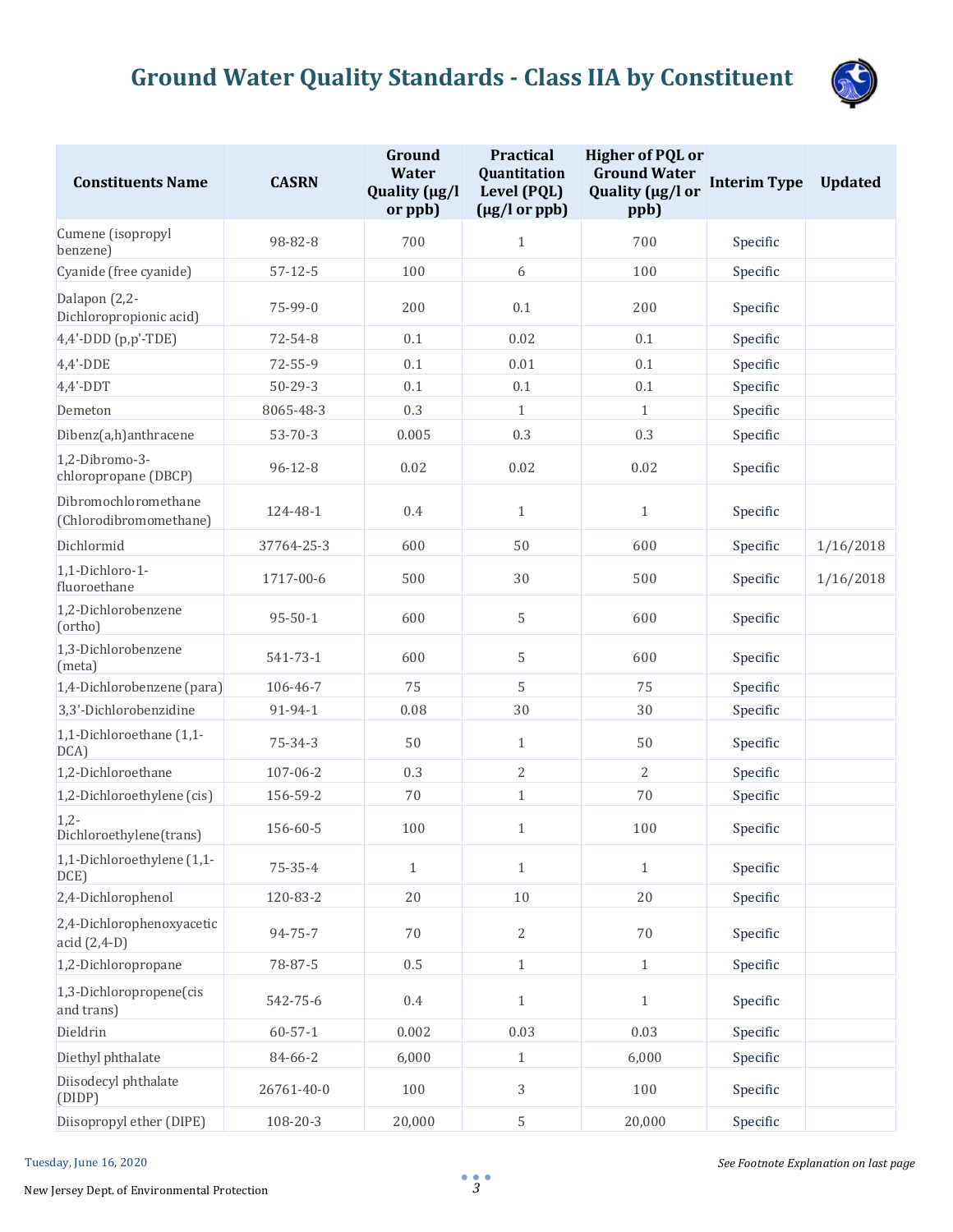

| <b>Constituents Name</b>                             | <b>CASRN</b>   | Ground<br><b>Water</b><br>Quality (µg/l<br>or ppb) | <b>Practical</b><br>Quantitation<br>Level (PQL)<br>$(\mu g/l \text{ or } ppb)$ | <b>Higher of PQL or</b><br><b>Ground Water</b><br>Quality (µg/l or<br>ppb) | <b>Interim Type</b> | <b>Updated</b> |
|------------------------------------------------------|----------------|----------------------------------------------------|--------------------------------------------------------------------------------|----------------------------------------------------------------------------|---------------------|----------------|
| 2,4-Dimethyl phenol                                  | 105-67-9       | 100                                                | 20                                                                             | 100                                                                        | Specific            |                |
| Dimethyl phthalate                                   | 131-11-3       | 100                                                | 10                                                                             | 100                                                                        | Interim Generic     |                |
| Di-n-butyl phthalate                                 | 84-74-2        | 700                                                | $\mathbf{1}$                                                                   | 700                                                                        | Specific            |                |
| 4,6-Dinitro-o-Cresol (2<br>Methyl-4,6-Dinitrophenol) | 534-52-1       | 0.7                                                | 0.03                                                                           | 0.7                                                                        | Specific            | 1/16/2018      |
| 2,4-Dinitrophenol                                    | $51 - 28 - 5$  | 10                                                 | 40                                                                             | 40                                                                         | Specific            |                |
| 2,4-Dinitrotoluene/2,6-<br>Dinitrotoluene Mix        | 25321-14-6     | 0.05                                               | 10                                                                             | 10                                                                         | Specific            |                |
| Di-n-octyl phthalate                                 | 117-84-0       | 100                                                | $10\,$                                                                         | 100                                                                        | Specific            |                |
| Dinoseb                                              | 88-85-7        | 7                                                  | $\overline{2}$                                                                 | 7                                                                          | Specific            |                |
| 1,4-Dioxane                                          | 123-91-1       | 0.4                                                | 0.1                                                                            | 0.4                                                                        | Specific            | 1/16/2018      |
| Diphenylamine                                        | 122-39-4       | 200                                                | 20                                                                             | 200                                                                        | Specific            |                |
| Diphenyl oxide (ether)                               | 101-84-8       | 100                                                | 10                                                                             | 100                                                                        | Specific            | 1/16/2018      |
| 1,2-Diphenylhydrazine                                | 122-66-7       | 0.04                                               | 20                                                                             | 20                                                                         | Specific            |                |
| Diquat                                               | 85-00-7        | 20                                                 | 2                                                                              | 20                                                                         | Specific            |                |
| Endosulfan (alpha & beta)                            | 115-29-7       | 40                                                 | 0.1                                                                            | 40                                                                         | Specific            |                |
| Endosulfan (Endosulfan I)                            | 959-98-8       | 40                                                 | 0.02                                                                           | 40                                                                         | Specific            |                |
| Endosulfan (Endosulfan II)                           | 33213-65-9     | 40                                                 | 0.04                                                                           | 40                                                                         | Specific            |                |
| Endosulfan Sulfate                                   | 1031-07-8      | 40                                                 | 0.02                                                                           | 40                                                                         | Specific            |                |
| Endothall                                            | 145-73-3       | 100                                                | 60                                                                             | 100                                                                        | Specific            |                |
| Endrin                                               | $72 - 20 - 8$  | $\mathbf{2}$                                       | 0.03                                                                           | $\mathbf{2}$                                                               | Specific            |                |
| Epichlorohydrin                                      | 106-89-8       | $\overline{4}$                                     | 5                                                                              | 5                                                                          | Specific            |                |
| Ethion                                               | 563-12-2       | $\overline{4}$                                     | 0.5                                                                            | $\overline{4}$                                                             | Specific            |                |
| Ethyl acetate                                        | 141-78-6       | 6,000                                              | $10\,$                                                                         | 6,000                                                                      | Specific            |                |
| Ethyl ether                                          | 60-29-7        | 1,000                                              | 50                                                                             | 1,000                                                                      | Specific            |                |
| 2-Ethyl-1-Hexanol                                    | 104-76-7       | 200                                                | 0.5                                                                            | 200                                                                        | Specific            | 1/16/2018      |
| Ethylbenzene                                         | $100 - 41 - 4$ | 700                                                | $\overline{2}$                                                                 | 700                                                                        | Specific            |                |
| Ethylene dibromide<br>(EDB) (1,2-<br>Dibromoethane)  | 106-93-4       | 0.0004                                             | 0.03                                                                           | 0.03                                                                       | Specific            |                |
| Ethylene glycol                                      | $107 - 21 - 1$ | 300                                                | 200                                                                            | 300                                                                        | Specific            |                |
| Ethylene glycol<br>monomethyl ether                  | 109-86-4       | 7                                                  | 20,000                                                                         | 20,000                                                                     | Specific            |                |
| Fluoranthene                                         | 206-44-0       | 300                                                | 10                                                                             | 300                                                                        | Specific            |                |
| Fluorene                                             | 86-73-7        | 300                                                | $\mathbf{1}$                                                                   | 300                                                                        | Specific            |                |
| Fluoride                                             | 16984-48-8     | 2,000                                              | 500                                                                            | 2,000                                                                      | Specific            |                |
| Foaming Agents (ABS/LAS)                             | foaming        | 500                                                | 0.5                                                                            | 500                                                                        | Specific            |                |
| Formaldehyde                                         | $50 - 00 - 0$  | 100                                                | 30                                                                             | 100                                                                        | Specific            |                |
| Freon 11<br>(Trichlorofluoromethane)                 | 75-69-4        | 2,000                                              | $\mathbf{1}$                                                                   | 2,000                                                                      | Specific            |                |

New Jersey Dept. of Environmental Protection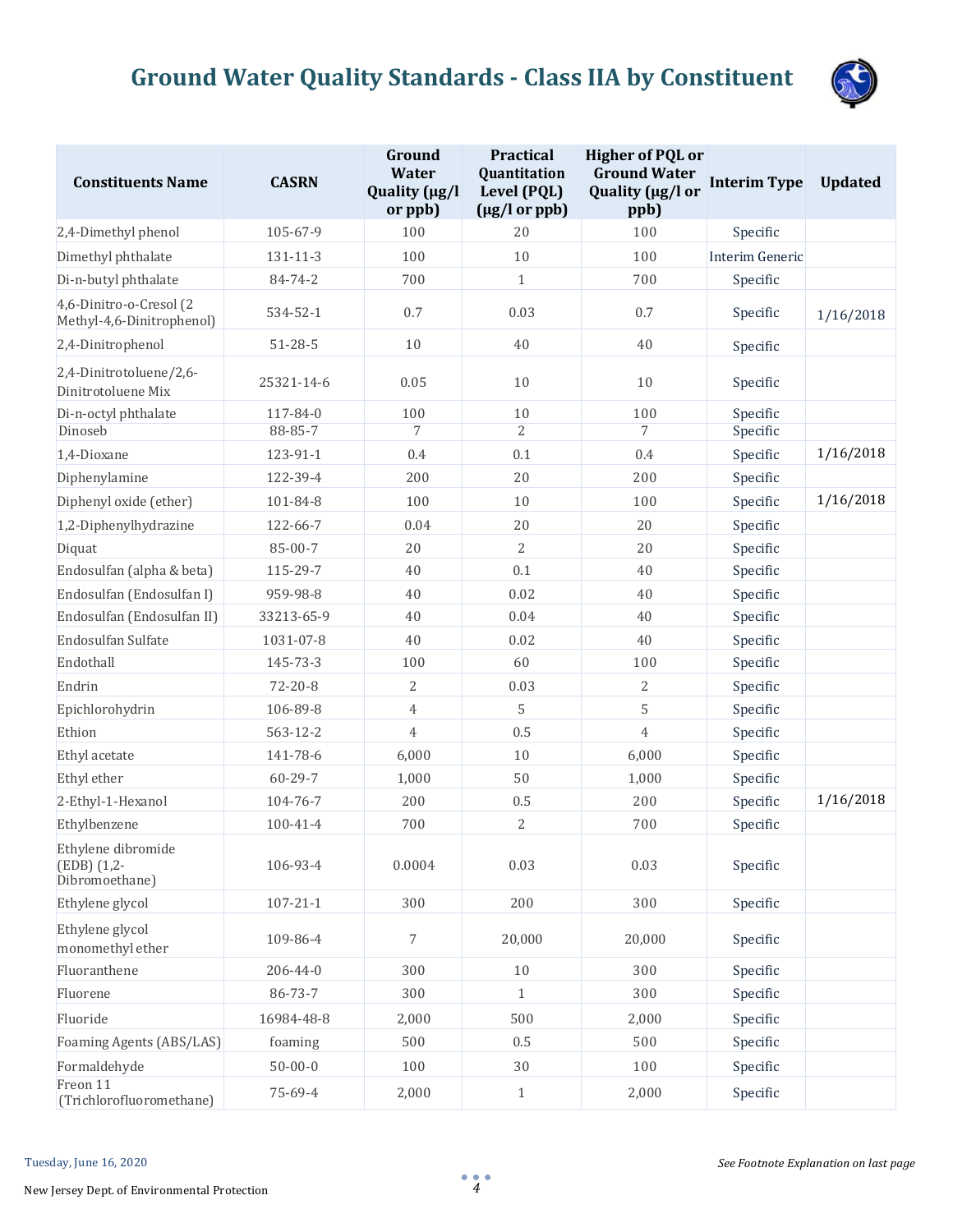

| <b>Constituents Name</b>                                  | <b>CASRN</b>  | Ground<br><b>Water</b><br>Quality (µg/l<br>or ppb) | <b>Practical</b><br>Quantitation<br>Level (PQL)<br>$(\mu g/l \text{ or } ppb)$ | <b>Higher of PQL or</b><br><b>Ground Water</b><br>Quality (µg/l or<br>ppb) | <b>Interim Type</b> | <b>Updated</b> |
|-----------------------------------------------------------|---------------|----------------------------------------------------|--------------------------------------------------------------------------------|----------------------------------------------------------------------------|---------------------|----------------|
| Freon 12<br>(Dichlorodifluoromet<br>hane)                 | $75 - 71 - 8$ | 1,000                                              | $\overline{2}$                                                                 | 1,000                                                                      | Specific            |                |
| Glyphosate                                                | 1071-83-6     | 700                                                | 30                                                                             | 700                                                                        | Specific            |                |
| Hardness (as CaCO3)                                       | hardness      | 250,000                                            | 10,000                                                                         | 250,000                                                                    | Specific            |                |
| Heptachlor                                                | 76-44-8       | 0.008                                              | 0.05                                                                           | 0.05                                                                       | Specific            |                |
| Heptachlor epoxide                                        | 1024-57-3     | 0.004                                              | 0.2                                                                            | 0.2                                                                        | Specific            |                |
| n-Heptane                                                 | 142-82-5      | 100                                                | 0.5                                                                            | 100                                                                        | Interim Generic     |                |
| Hexachlorobenzene                                         | 118-74-1      | 0.02                                               | 0.02                                                                           | 0.02                                                                       | Specific            |                |
| Hexachlorobutadiene                                       | 87-68-3       | 0.4                                                | $\mathbf{1}$                                                                   | $\mathbf{1}$                                                               | Specific            |                |
| Hexachlorocyclopentadiene                                 | $77 - 47 - 4$ | $40\,$                                             | 0.5                                                                            | 40                                                                         | Specific            |                |
| Hexachloroethane                                          | $67 - 72 - 1$ | $\overline{2}$                                     | $\overline{7}$                                                                 | 7                                                                          | Specific            |                |
| Hexahydro-1,3,5-Trinitro-<br>1,3,5- Triazine(RDX)         | 121-82-4      | 0.3                                                | 0.5                                                                            | 0.5                                                                        | Specific            | 1/16/2018      |
| Hexane (n-Hexane)                                         | 110-54-3      | 30                                                 | 5                                                                              | 30                                                                         | Specific            |                |
| 2-Hexanone                                                | 591-78-6      | 40                                                 | $\mathbf{1}$                                                                   | 40                                                                         | Specific            | 1/16/2018      |
| Indeno (1,2,3-cd) pyrene                                  | 193-39-5      | 0.05                                               | 0.2                                                                            | 0.2                                                                        | Specific            |                |
| Iron                                                      | 7439-89-6     | 300                                                | 20                                                                             | 300                                                                        | Specific            |                |
| Isophorone                                                | 78-59-1       | 40                                                 | $10\,$                                                                         | $40\,$                                                                     | Specific            |                |
| Lead (Total)                                              | 7439-92-1     | 5                                                  | 5                                                                              | 5                                                                          | Specific            |                |
| Malathion                                                 | 121-75-5      | 100                                                | 0.6                                                                            | 100                                                                        | Specific            |                |
| Manganese                                                 | 7439-96-5     | 50                                                 | 0.4                                                                            | 50                                                                         | Specific            |                |
| Mercury (Total)                                           | 7439-97-6     | $\overline{2}$                                     | 0.05                                                                           | $\overline{2}$                                                             | Specific            |                |
| Methanol                                                  | $67 - 56 - 1$ | 4,000                                              | $70\,$                                                                         | 4,000                                                                      | Specific            |                |
| Methoxychlor                                              | $72 - 43 - 5$ | 40                                                 | 0.1                                                                            | 40                                                                         | Specific            |                |
| Methyl acetate                                            | 79-20-9       | 7,000                                              | 0.5                                                                            | 7,000                                                                      | Specific            |                |
| Methyl Salicylate                                         | 119-36-8      | 4,000                                              | 50                                                                             | 4,000                                                                      | Specific            |                |
| Methyl tert butyl ether<br>(MTBE)                         | 1634-04-4     | $70\,$                                             | $\mathbf{1}$                                                                   | 70                                                                         | Specific            |                |
| 2-(2-Methyl-4-<br>chlorophenoxy)<br>propionic acid (MCPP) | $93 - 65 - 2$ | $\overline{7}$                                     | 0.5                                                                            | $\overline{7}$                                                             | Specific            | 1/16/2018      |
| Methylene chloride                                        | 75-09-2       | 3                                                  | $\mathbf{1}$                                                                   | 3                                                                          | Specific            |                |
| 2-Methylnaphthalene                                       | $91 - 57 - 6$ | 30                                                 | $10\,$                                                                         | 30                                                                         | Specific            | 1/16/2018      |
| 1-Methylnaphthalene                                       | $90 - 12 - 0$ | 5                                                  | 0.7                                                                            | 5                                                                          | Interim Generic     |                |
| 3-Methylphenol (m-Cresol)                                 | 108-39-4      | 50                                                 | $0.1\,$                                                                        | 50                                                                         | Specific            | 1/16/2018      |
| 2-Methylphenol (o-cresol)                                 | 95-48-7       | 50                                                 | $0.1\,$                                                                        | 50                                                                         | Specific            | 1/16/2018      |
| 4-Methylphenol (p-cresol)                                 | 106-44-5      | 50                                                 | 0.1                                                                            | 50                                                                         | Specific            | 1/16/2018      |
| Metolachlor                                               | 51218-45-2    | 100                                                | 0.5                                                                            | 100                                                                        | Specific            | 1/16/2018      |
| Mirex                                                     | 2385-85-5     | 0.1                                                | 0.08                                                                           | 0.1                                                                        | Specific            |                |
| Molybdenum                                                | 7439-98-7     | 40                                                 | $\sqrt{2}$                                                                     | 40                                                                         | Specific            |                |

New Jersey Dept. of Environmental Protection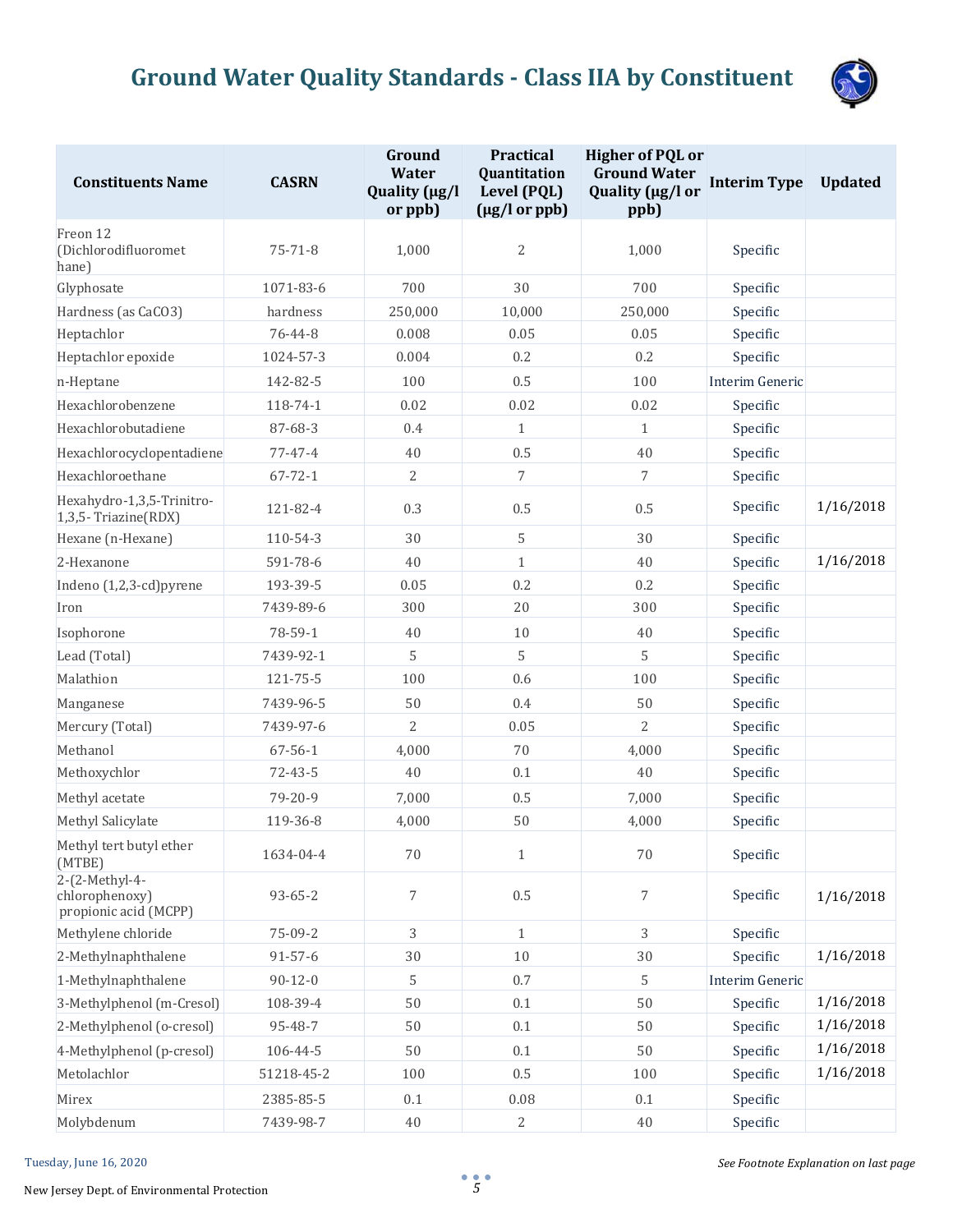

| <b>Constituents Name</b>                               | <b>CASRN</b>   | Ground<br><b>Water</b><br>Quality (µg/l<br>or ppb) | <b>Practical</b><br>Quantitation<br>Level (PQL)<br>$(\mu g/l \text{ or } ppb)$ | <b>Higher of PQL or</b><br><b>Ground Water</b><br>Quality (µg/l or<br>ppb) | <b>Interim Type</b> | <b>Updated</b> |
|--------------------------------------------------------|----------------|----------------------------------------------------|--------------------------------------------------------------------------------|----------------------------------------------------------------------------|---------------------|----------------|
| n-Butanol (n-butyl alcohol)                            | $71 - 36 - 3$  | 700                                                | 20                                                                             | 700                                                                        | Specific            |                |
| Naphthalene                                            | $91 - 20 - 3$  | 300                                                | $\overline{2}$                                                                 | 300                                                                        | Specific            |                |
| Nickel (Soluble salts)                                 | 7440-02-0      | 100                                                | $\overline{4}$                                                                 | 100                                                                        | Specific            |                |
| Nitrate (as N)                                         | 14797-55-8     | 10,000                                             | 100                                                                            | 10,000                                                                     | Specific            |                |
| Nitrate and Nitrite                                    | n&n            | 10,000                                             | 10                                                                             | 10,000                                                                     | Specific            |                |
| Nitrite                                                | 14797-65-0     | 1,000                                              | 10                                                                             | 1,000                                                                      | Specific            |                |
| Nitrobenzene                                           | 98-95-3        | $\overline{4}$                                     | 6                                                                              | 6                                                                          | Specific            |                |
| N-Nitrosodimethylamine                                 | 62-75-9        | 0.0007                                             | 0.8                                                                            | 0.8                                                                        | Specific            |                |
| N-Nitrosodi-n-propylamine<br>(Di-n- propylnitrosamine) | 621-64-7       | 0.005                                              | 10                                                                             | 10                                                                         | Specific            |                |
| N-Nitrosodiphenylamine                                 | 86-30-6        | 7                                                  | 10                                                                             | 10                                                                         | Specific            |                |
| n-Propanol                                             | $71 - 23 - 8$  | 100                                                | 40                                                                             | 100                                                                        | Interim Generic     |                |
| Odor (measure by<br>Threshold Odor Number              | odor           | 3 <sup>b</sup>                                     | <b>NA</b>                                                                      | 3 <sup>b</sup>                                                             | Specific            |                |
| Oil, Grease, & Petroleum<br>Hydrocarbons               | NA             | None<br>Noticeable                                 | <b>NA</b>                                                                      | None Noticeable                                                            | Specific            |                |
| Oxamyl                                                 | 23135-22-0     | 200                                                | $\mathbf{1}$                                                                   | 200                                                                        | Specific            |                |
| Parathion                                              | 56-38-2        | $\overline{4}$                                     | 0.08                                                                           | $\overline{4}$                                                             | Specific            |                |
| PBBs (Polybrominated<br>biphenyls)                     | 67774-32-7     | 0.004                                              | 0.001                                                                          | 0.004                                                                      | Specific            |                |
| PCBs (Polychlorinated<br>biphenyls)                    | 1336-36-3      | 0.02                                               | 0.5                                                                            | 0.5                                                                        | Specific            |                |
| Pentachlorophenol                                      | 87-86-5        | 0.3                                                | 0.1                                                                            | 0.3                                                                        | Specific            |                |
| Perchlorate                                            | 14797-73-0     | 5                                                  | 3                                                                              | 5                                                                          | Specific            | 1/16/2018      |
| Perfluorononanoic Acid<br>(PFNA)                       | 375-95-1       | 0.013                                              | 0.005                                                                          | 0.013                                                                      | Specific            | 9/4/2018       |
| Perfluorooctane Sulfonate<br>(PFOS)                    | 1763-23-1      | 0.013                                              | 0.004                                                                          | 0.013                                                                      | Specific            | 6/1/2020       |
| Perfluorooctanoic Acid<br>(PFOA)                       | 335-67-1       | 0.014                                              | 0.006                                                                          | 0.014                                                                      | Specific            | 6/1/2020       |
| Phenanthrene                                           | $85 - 01 - 8$  | 100                                                | 0.3                                                                            | 100                                                                        | Interim Generic     |                |
| pH                                                     | pH             | $6.5 - 8.5$                                        | $\rm NA$                                                                       | $6.5 - 8.5$                                                                | Specific            |                |
| Phenol                                                 | 108-95-2       | 2,000                                              | $10\,$                                                                         | 2,000                                                                      | Specific            |                |
| Picloram                                               | 1918-02-1      | 500                                                | $\mathbf{1}$                                                                   | 500                                                                        | Specific            |                |
| Pyrene                                                 | 129-00-0       | 200                                                | 0.1                                                                            | 200                                                                        | Specific            |                |
| Salicylic acid                                         | 69-72-7        | 80                                                 | $30\,$                                                                         | $80\,$                                                                     | Specific            |                |
| Selenium (Total)                                       | 7782-49-2      | $40\,$                                             | $\overline{4}$                                                                 | 40                                                                         | Specific            |                |
| Silver                                                 | 7440-22-4      | 40                                                 | $\mathbf{1}$                                                                   | 40                                                                         | Specific            |                |
| Simazine                                               | 122-34-9       | 0.3                                                | $0.8\,$                                                                        | $0.8\,$                                                                    | Specific            |                |
| Sodium                                                 | 7440-23-5      | 50,000                                             | 400                                                                            | 50,000                                                                     | Specific            |                |
| Strontium                                              | 7440-24-6      | 2,000                                              | 5                                                                              | 2,000                                                                      | Specific            | 1/16/2018      |
| Styrene                                                | $100 - 42 - 5$ | 100                                                | $\overline{2}$                                                                 | 100                                                                        | Specific            |                |

Tuesday, June 16, 2020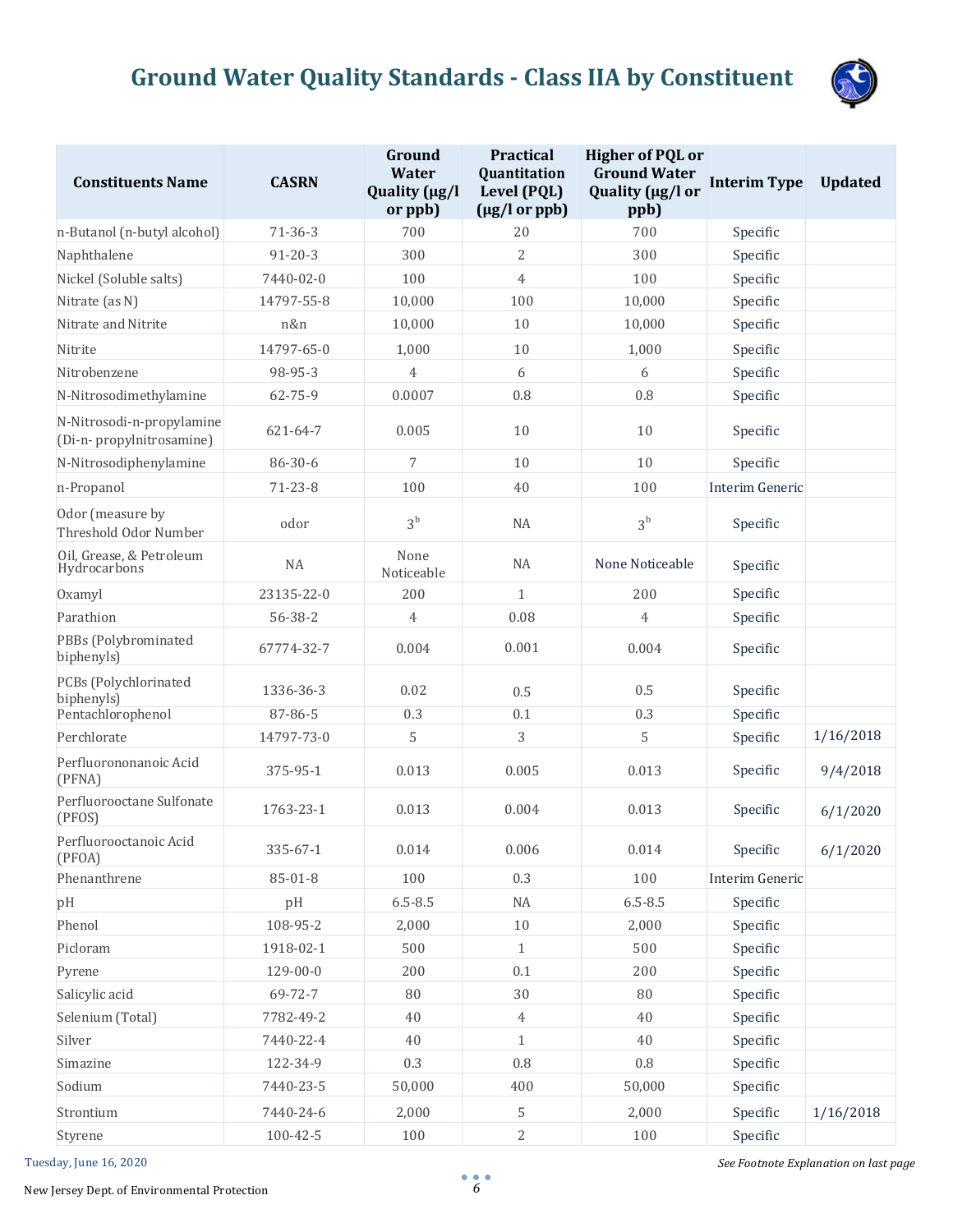

| <b>Constituents Name</b>                                     | <b>CASRN</b>  | Ground<br><b>Water</b><br>Quality (µg/l<br>or ppb) | <b>Practical</b><br>Quantitation<br>Level (PQL)<br>$(\mu g/l \text{ or } ppb)$ | <b>Higher of PQL or</b><br><b>Ground Water</b><br>Quality (µg/l or<br>ppb) | <b>Interim Type</b> | <b>Updated</b> |
|--------------------------------------------------------------|---------------|----------------------------------------------------|--------------------------------------------------------------------------------|----------------------------------------------------------------------------|---------------------|----------------|
| Sulfate                                                      | 14808-79-8    | 250,000                                            | 5,000                                                                          | 250,000                                                                    | Specific            |                |
| Taste                                                        | taste         | None<br>Objectionable                              | NA                                                                             | None Objectionable                                                         | Specific            |                |
| TDS (Total Dissolved<br>Solids)                              | TDS           | 500,000                                            | 10,000                                                                         | 500,000                                                                    | Specific            |                |
| Tertiary-Butyl alcohol<br>(TBA)                              | $75 - 65 - 0$ | 100                                                | 2                                                                              | 100                                                                        | Specific            |                |
| 2,3,7,8<br>Tetrachlorodibenzo-p-<br>dioxin (TCDD)            | 1746-01-6     | 0.0000002                                          | 0.00001                                                                        | 0.00001                                                                    | Specific            |                |
| 1,1,1,2-Tetrachloroethane                                    | 630-20-6      | $\mathbf{1}$                                       | $\mathbf{1}$                                                                   | $\mathbf{1}$                                                               | Specific            |                |
| 1,1,2-Trichloro-1,2,2-<br>trifluoroethane<br>(Freon 113)     | $76 - 13 - 1$ | 20,000                                             | 0.3                                                                            | 20,000                                                                     | Specific            | 1/16/2018      |
| 1,1,2,2-Tetrachloroethane                                    | 79-34-5       | $\mathbf{1}$                                       | $\mathbf{1}$                                                                   | $\mathbf{1}$                                                               | Specific            |                |
| Tetrachloroethylene (PCE)                                    | 127-18-4      | 0.4                                                | $\mathbf{1}$                                                                   | $\mathbf{1}$                                                               | Specific            |                |
| 2,3,4,6-Tetrachlorophenol                                    | 58-90-2       | 200                                                | 3                                                                              | 200                                                                        | Specific            |                |
| Tetrahydrofuran                                              | 109-99-9      | 10                                                 | 10                                                                             | 10                                                                         | Specific            |                |
| Thallium                                                     | 7440-28-0     | 0.5                                                | 2                                                                              | 2                                                                          | Specific            |                |
| Toluene                                                      | 108-88-3      | 600                                                | $\mathbf{1}$                                                                   | 600                                                                        | Specific            |                |
| Toxaphene                                                    | 8001-35-2     | 0.03                                               | $\overline{2}$                                                                 | $\mathbf{2}$                                                               | Specific            |                |
| Tri-m-cresyl phosphate                                       | 563-04-2      | 3                                                  | 0.1                                                                            | 3                                                                          | Specific            | 1/16/2018      |
| Tri-o-cresyl phosphate                                       | 78-30-8       | 3                                                  | 0.1                                                                            | 3                                                                          | Specific            | 1/16/2018      |
| Tri-p-cresyl Phosphate                                       | 78-32-0       | 3                                                  | 0.1                                                                            | 3                                                                          | Specific            | 1/16/2018      |
| 1,2,4-Trichlorobenzene                                       | 120-82-1      | 9                                                  | $\mathbf{1}$                                                                   | 9                                                                          | Specific            |                |
| 1,1,1-Trifluoroethane                                        | 420-46-2      | 5,000                                              | 60                                                                             | 5,000                                                                      | Specific            | 1/16/2018      |
| 1,1,1-Trichloroethane<br>(TCA)                               | $71 - 55 - 6$ | 30                                                 | $\mathbf{1}$                                                                   | 30                                                                         | Specific            |                |
| 1,1,2-Trichloroethane                                        | $79 - 00 - 5$ | 3                                                  | 2                                                                              | 3                                                                          | Specific            |                |
| Trichloroethene (TCE)<br>(Trichloroethylene)                 | $79 - 01 - 6$ | $\mathbf{1}$                                       | $\mathbf{1}$                                                                   | $\mathbf{1}$                                                               | Specific            |                |
| 2,4,5-Trichlorophenol                                        | 95-95-4       | 700                                                | $10\,$                                                                         | 700                                                                        | Specific            |                |
| 2,4,6-Trichlorophenol                                        | 88-06-2       | $\mathbf{1}$                                       | $20\,$                                                                         | $20\,$                                                                     | Specific            |                |
| $2-(2,4,5-$<br>Trichlorophenoxy) propioni<br>c acid (Silvex) | $93 - 72 - 1$ | 60                                                 | $0.6\,$                                                                        | 60                                                                         | Specific            |                |
| 1,2,3-Trichloropropane                                       | $96 - 18 - 4$ | 0.0005                                             | 0.03                                                                           | 0.03                                                                       | Specific            | 9/4/2018       |
| Tricresyl phosphate                                          | 1330-78-5     | 3                                                  | $0.1\,$                                                                        | 3                                                                          | Specific            | 1/16/2018      |
| 1,2,4-Trimethylbenzene                                       | $95 - 63 - 6$ | 100                                                | 0.08                                                                           | 100                                                                        | Interim<br>Generic  |                |
| 2,4,6-Trinitrotoluene (TNT)                                  | 118-96-7      | 1                                                  | 0.3                                                                            | $\mathbf{1}$                                                               | Specific            | 1/16/2018      |
| Vanadium Pentoxide                                           | 1314-62-1     | 60                                                 | $\,1\,$                                                                        | 60                                                                         | Specific            |                |

Tuesday, June 16, 2020